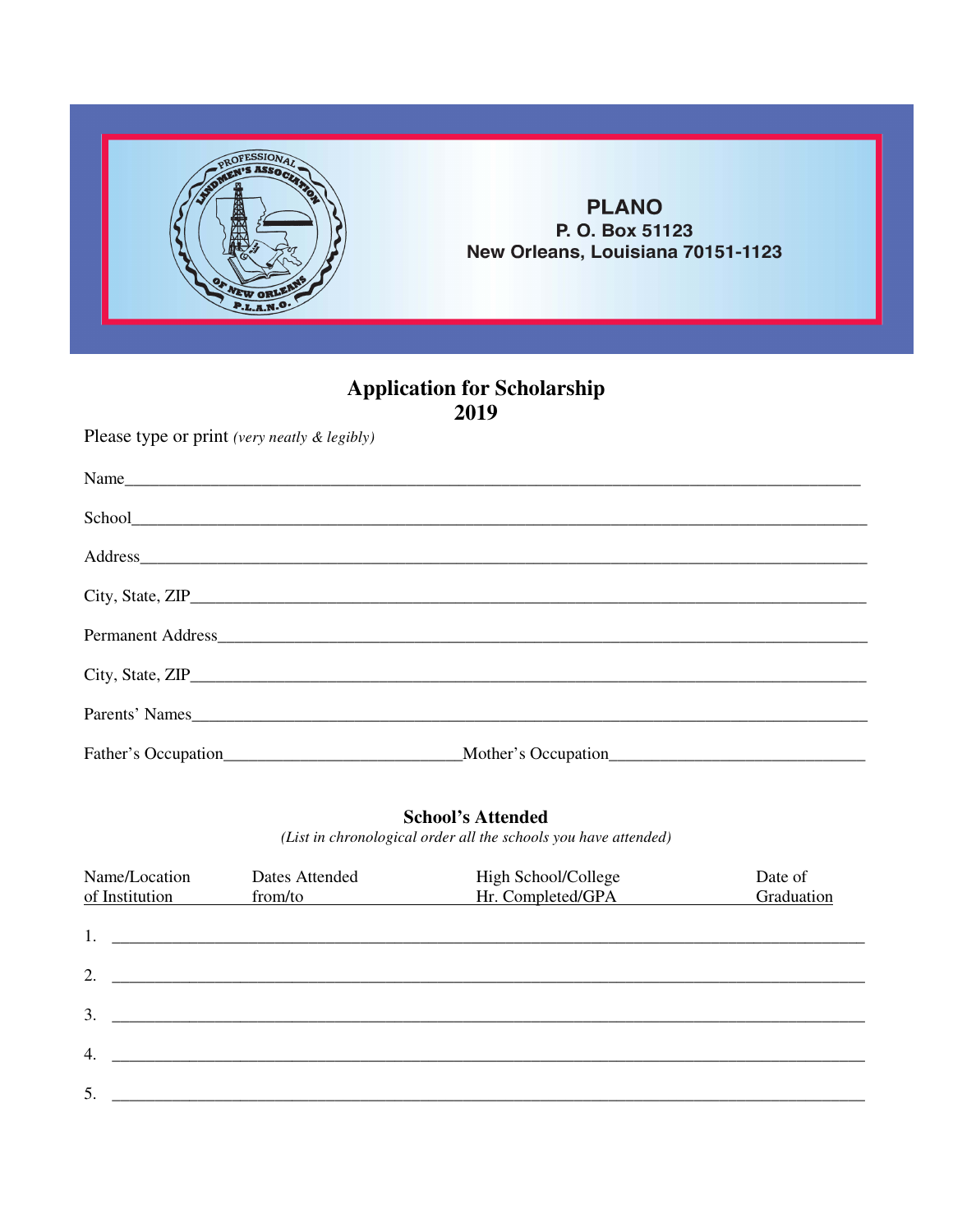| $(3.0 \text{ minimum required})$                                                                                                                                                                                                                                                                                       | $(3.0 \text{ minimum required})$ |
|------------------------------------------------------------------------------------------------------------------------------------------------------------------------------------------------------------------------------------------------------------------------------------------------------------------------|----------------------------------|
|                                                                                                                                                                                                                                                                                                                        |                                  |
|                                                                                                                                                                                                                                                                                                                        | (Minimum 15)                     |
| Prior or other Scholarships (i.e. AAPL, other professional organizations, school, industry) / Amount(s) & Years<br>Applicable                                                                                                                                                                                          |                                  |
|                                                                                                                                                                                                                                                                                                                        |                                  |
| 2. $\overline{\phantom{a}}$                                                                                                                                                                                                                                                                                            |                                  |
| $3.$ $\frac{1}{2}$ $\frac{1}{2}$ $\frac{1}{2}$ $\frac{1}{2}$ $\frac{1}{2}$ $\frac{1}{2}$ $\frac{1}{2}$ $\frac{1}{2}$ $\frac{1}{2}$ $\frac{1}{2}$ $\frac{1}{2}$ $\frac{1}{2}$ $\frac{1}{2}$ $\frac{1}{2}$ $\frac{1}{2}$ $\frac{1}{2}$ $\frac{1}{2}$ $\frac{1}{2}$ $\frac{1}{2}$ $\frac{1}{2}$ $\frac{1}{2}$ $\frac{1}{$ |                                  |
|                                                                                                                                                                                                                                                                                                                        |                                  |
| $5.$ $\overline{\phantom{a}}$                                                                                                                                                                                                                                                                                          |                                  |
| (Attach additional page(s) if required)                                                                                                                                                                                                                                                                                |                                  |

#### **Please respond to the following in essay format (2 page maximum) (Attach your responses to this application)**

- 1. Describe your extra curricular and work activities.
- 2. Describe your participation in the local campus student Landmen's association.
- 3. Describe the occupation you intend to pursue upon graduation and how you plan to succeed in such occupation.

**++++++++++++++++++++++++++++++++++++++++++++++++++++++++++++++++++++++++++++++++** 

- 4. List your awards, honors, and achievements, describing each briefly.
- 5. Discuss, in reasonable detail, your anticipated expenses and funds available during the upcoming school year.
- 6. Why should you be awarded a PLANO Landman scholarship?

| Have you ever been placed on academic probation or suspension? | Yes.       | $\bf{No}$      |
|----------------------------------------------------------------|------------|----------------|
| Have you ever received disciplinary action or suspension?      | <b>Yes</b> | N <sub>0</sub> |
| Have you joined the AAPL as either a Student or full member?   | Yes.       | No.            |